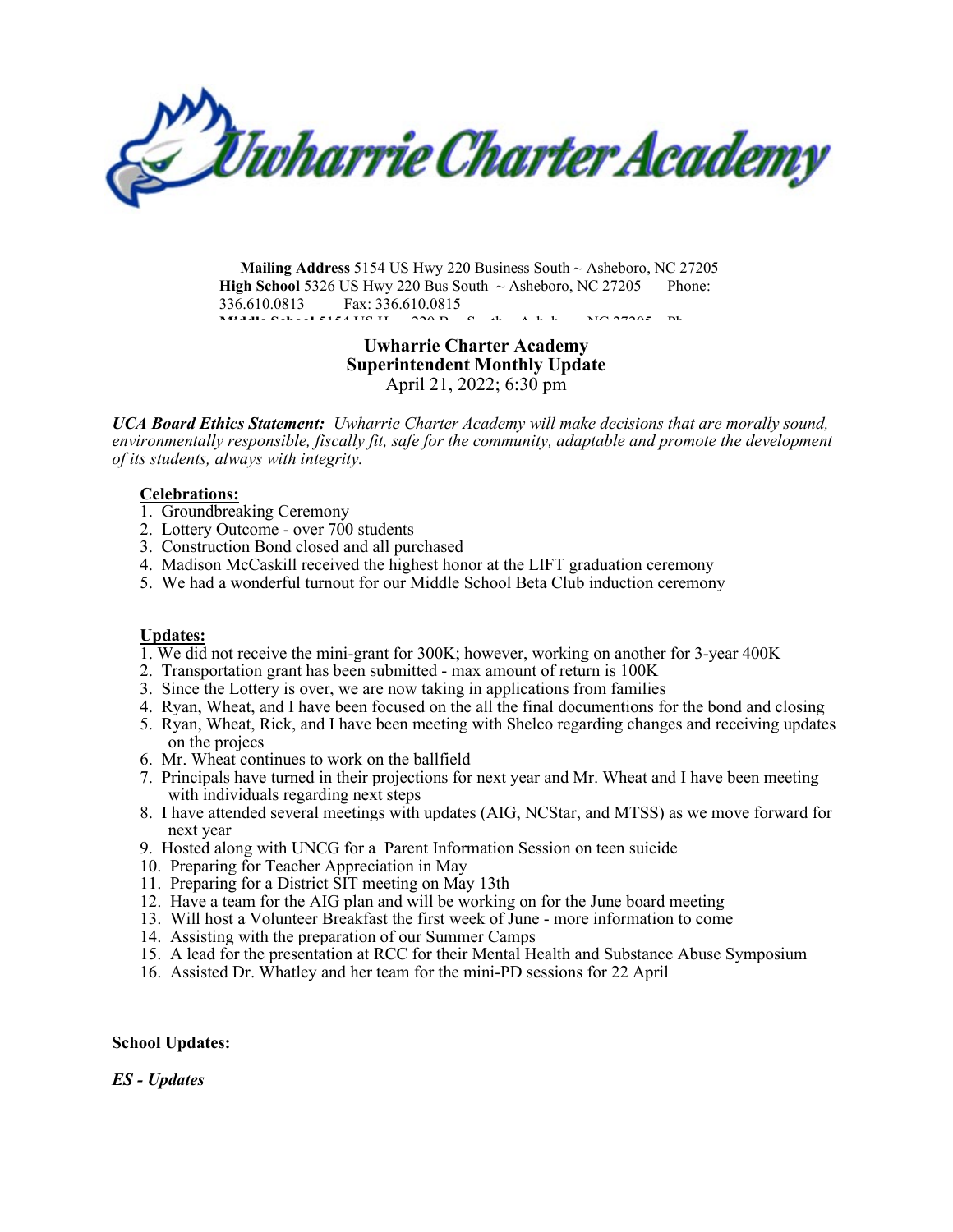The PTO sponsored our Spring Carnival on April 1st. We had a great turnout! They raised about \$20K! The PTO is putting that towards the cost of the new playground when we move into the new school.

We celebrated Read Across America week the first week of March. Classes had guest readers and they learned about Dr. Suess. Students could dress up that week and enjoyed celebrating reading.

The ES held our information session on 3/10. We had a good turnout for the event and staff were very helpful with giving information as parents toured the school.

We practiced our lockdown drill and tornado drills in the month of March. We had to use our tornado precautions on 3/31 because we had a tornado warning! Students handled it well overall and we are glad that the weather wasn't too bad for our area.

On April 28th, we will have our STEAM Night. It will be from 5-7 pm. That is the same week as our bogo Scholastic book fair. We will have a food truck here and the focus of the STEAM Night will be environmental literacy.

Our EOY assessments begin in the month of April. We anticipate students will show tremendous growth overall. For those who have struggled and still have gaps, teachers have been documenting their strategies and some were referred for educational evaluations. We use iReady and mClass to collect our EOY data. We will use that information to plan classes for next year.

### *MS - Updates*

The goals for the middle school this year are:

- 1. Increase proficiency and growth through a focus on quality instruction.
- 2. Improve student, parent, and staff culture within the school.

Ms. Smith, our Instructional Coach has been meeting with teachers each month to identify students who are struggling and discussing what supports they need. The administrative team is continuing with observations and walk throughs and has made a concerted effort to be in classrooms more frequently by creating an instructional time schedule for accountability.

To address our second goal regarding school culture we held a STEAM night to highlight what students have been learning through their STEAM electives. The night was a success and included a fashion show where models wore outfits that represented their STEAM class. This event brought students and families together in our building which helped grow student and parent culture.

Our Spring sports season has begun and our volleyball season finished the season as undefeated conference champions! They also won the conference tournament! Baseball and soccer games have recently started as well. Our Science Olympiad team competed virtually and had quite a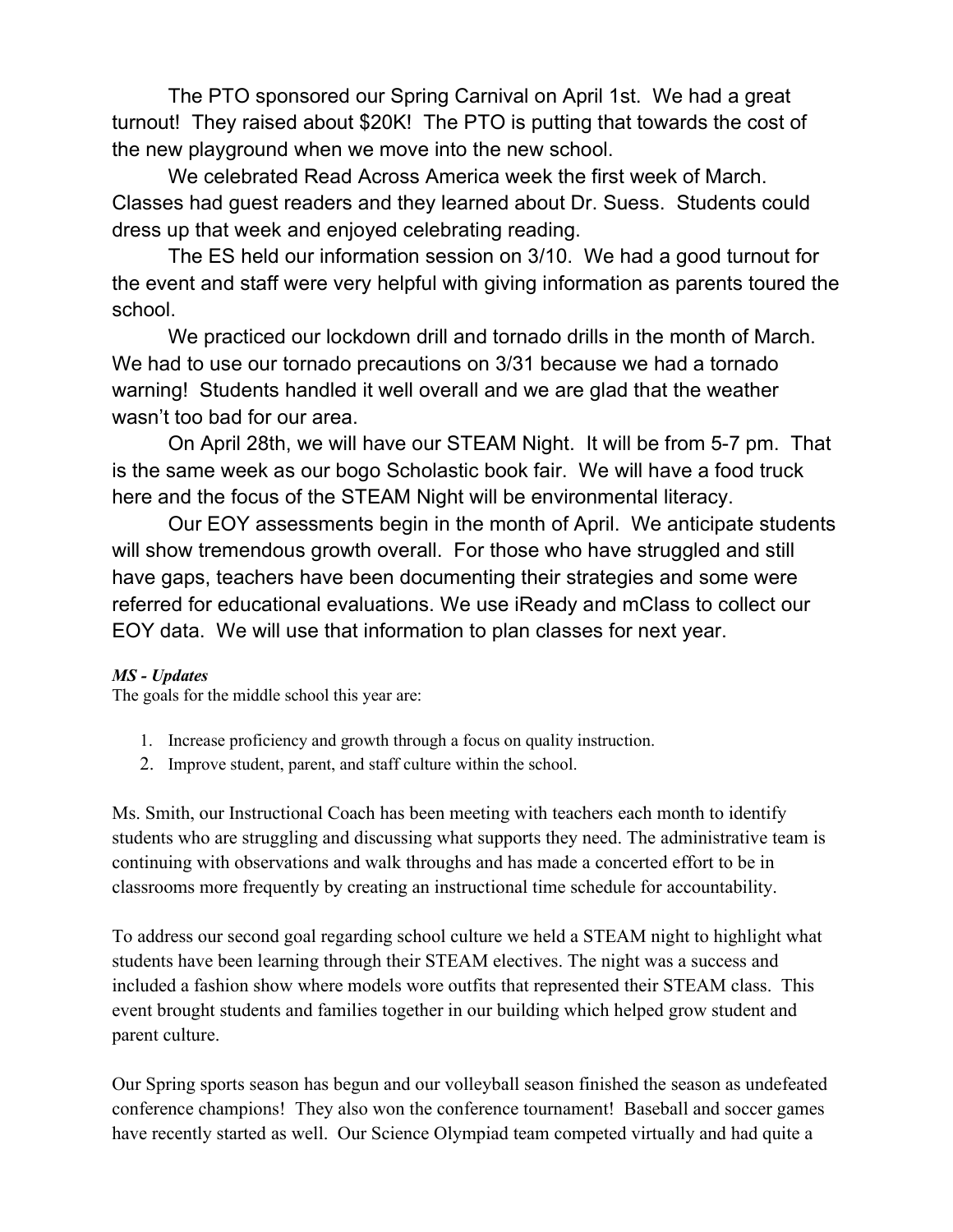few students who placed in the top three on individual events! They finished eighth as a team overall.

A large group of 8th graders just returned from a field trip to Washington DC. This was an amazing trip that allowed students to get out of the walls of the classroom and come face to face with concepts they have been learning in class. Students visited numerous monuments, museums, and were able to see the changing of the guard at Arlington National Cemetery.

Leadership Randolph came to visit in early March and our Beta students did a fantastic job touring them around the school. They also gave tours during our prospective student interest meeting. We held spirit week and had a Spring Fling at the end of the month as well. Our 8th graders went to tour at the high school and began the registration process for high school.

## *HS - Updates*

- Our graduation planning has begun. Graduation will be on May 27th at 6 PM. We will only hold one graduation this year, and it will be in the central gym. Each graduate will be allowed ten tickets.
- Senior Awards Night will be on May 19th at 6 PM in the High School gym.
- Our next Flex Day will be April 27th. Our seniors will be staying on campus to celebrate Senior Day Together. There will be painting ceiling tiles, decorating caps, games, and grilling out together.
- We are finishing up registering students for the 22-23 school year. The rising freshmen from the middle school visited on 3/28 and have now completed the registration process.
- We have eight students graduating from the Student Lift class on 4/19. Andrew Del Grande, Meredith Hargett, Conner Kelly, Carlie Beth Kern, Nidhi Khiantani, Keri Massie, Madison McCaskill, and Cole Trogdon.
- Our STEAM night will be on 4/21, beginning at 5:30. The theme will be Humans Helping Humans, focusing on creating change in our community.
- Our Spring Chorus Concert is planned for 5/12 in the High School gym.

*UCA Board Vision Statement: Uwharrie Charter Academy is the model of innovative learning environments where curiosity, adaptability, and critical thinking are inspired through transformative methods and passionate educators preparing graduates for the rapidly evolving world.*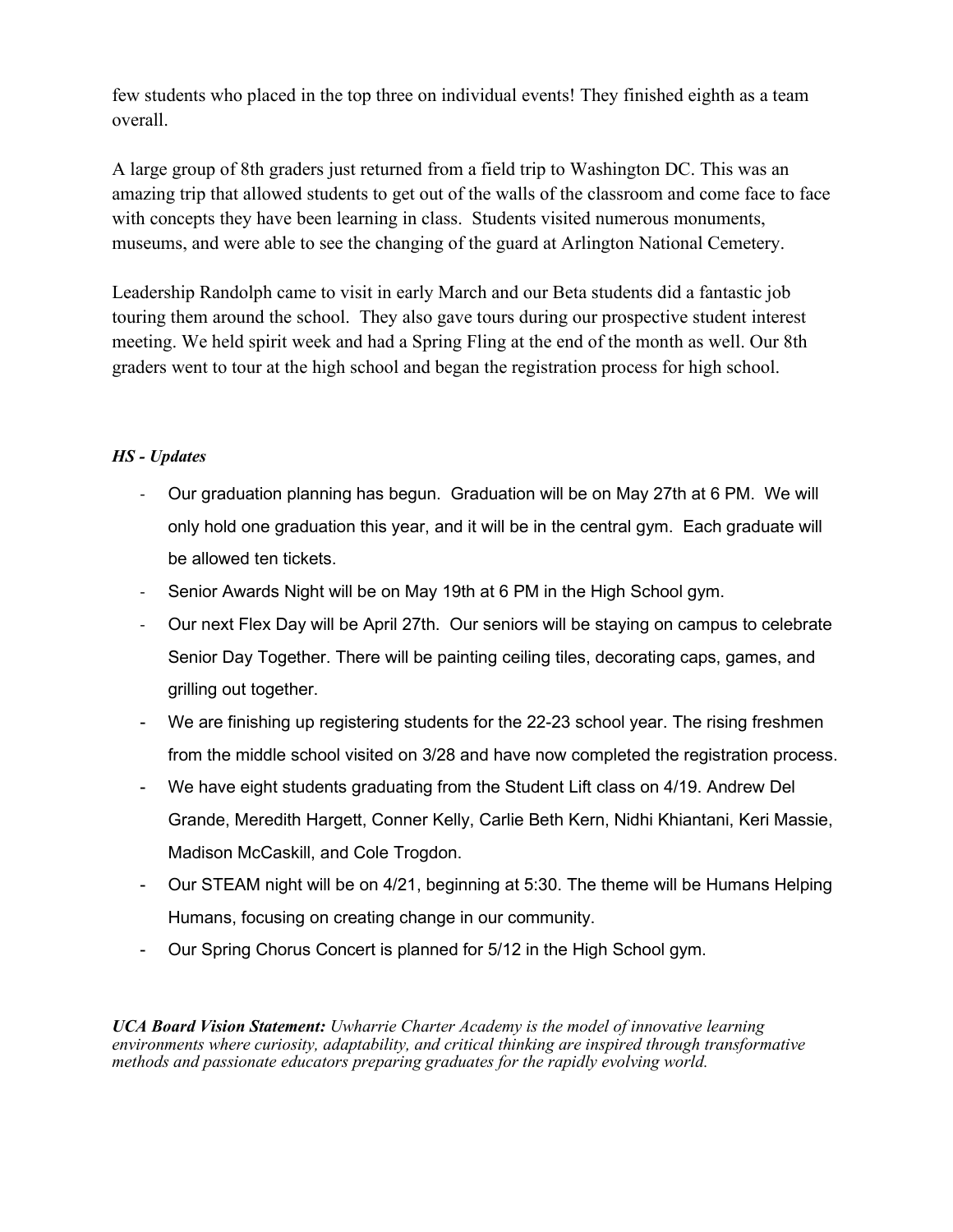

## Board of Directors – Committee Meeting Minutes

| <b>Committee Name:</b>  | <b>FINANCE COMMITTEE</b> |  |
|-------------------------|--------------------------|--|
| <b>Committee Chair:</b> | <b>Eric Ward</b>         |  |

**Meeting Date: \_\_\_\_\_\_\_\_\_March 7 st , 2022\_\_\_\_\_\_\_\_\_\_\_\_\_\_\_\_\_\_\_\_\_\_\_ \_\_\_\_\_\_** 

## ATTENDANCE

**Members Present: Mark Hensley, David McRae, Chris Wheat, and Dr. Sharon Castelli, Eric Ward, Greg Zephir, and David VanDerveer** 

**Members Absent: None Special Guest(s): None** 

## MEETING OBJECTIVES/AGENDA

-Called to order: 2:00 pm by Ryan Nelson

- Finance Officer reviewed the Budget vs. Actual report for the month of January 2022 and updated the committee on any material highlights within that report.
- Finance Officer reviewed preliminary budget for the upcoming fiscal year 2022-23. Will present the final version of planning budget at the next finance committee meeting and present to Board of Directors for vote at May 2022 meeting.
- Finance Officer presented dollar amount for upcoming Local Supplement to be paid to all full-time employees in month of May 2022 payroll. Finance committee approved of the release of Local Supplement dollar amount.
- An opportunity to purchase a fairly new activity bus from a local church has been presented. The bus would supplement the existing fleet by serving as a primary bus for school activities during the school day such as field trips but would also serve the athletics teams tremendously , especially for travel events where both the men and womens teams travel. Currently they must travel separately, but this bus would allow for those teams to travel together. The asking price is \$27,500 but it may require some minor modifications and maintenance . Finance committee approved an up-to amount of \$33K (to include new tires and wrap) to be presented to full Board for final vote of approval.
- Finance committee discussed potential improvements to softball field and baseball fieldhouse to improve quality of softball field and the security of the field house, as well as the security of the entire site.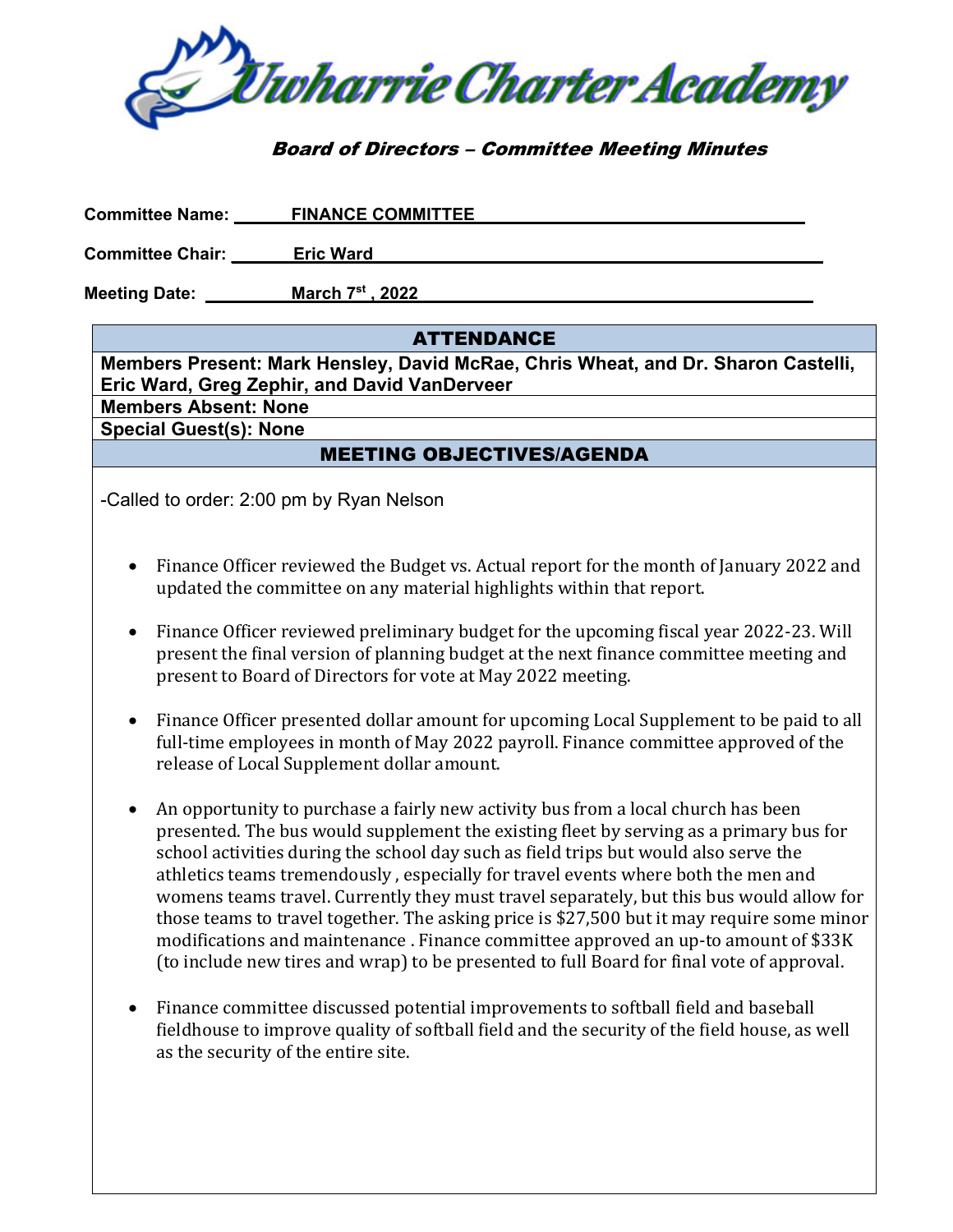| Motion to adjourn made by Ryan Nelson<br>$\bullet$          |                                   |                 |  |  |  |  |  |  |
|-------------------------------------------------------------|-----------------------------------|-----------------|--|--|--|--|--|--|
|                                                             | Dismissed: 2:45 pm by Eric Ward   |                 |  |  |  |  |  |  |
|                                                             |                                   |                 |  |  |  |  |  |  |
|                                                             |                                   |                 |  |  |  |  |  |  |
| <b>Item</b>                                                 | <b>Person Responsible</b>         | <b>Due Date</b> |  |  |  |  |  |  |
| <b>None</b>                                                 |                                   |                 |  |  |  |  |  |  |
|                                                             | <b>NEXT MEETING DATE and TIME</b> |                 |  |  |  |  |  |  |
| <b>TBA</b>                                                  |                                   |                 |  |  |  |  |  |  |
| <b>QUESTIONS OR COMMENTS FOR THE UCA BOARD OF DIRECTORS</b> |                                   |                 |  |  |  |  |  |  |
| <b>None</b>                                                 |                                   |                 |  |  |  |  |  |  |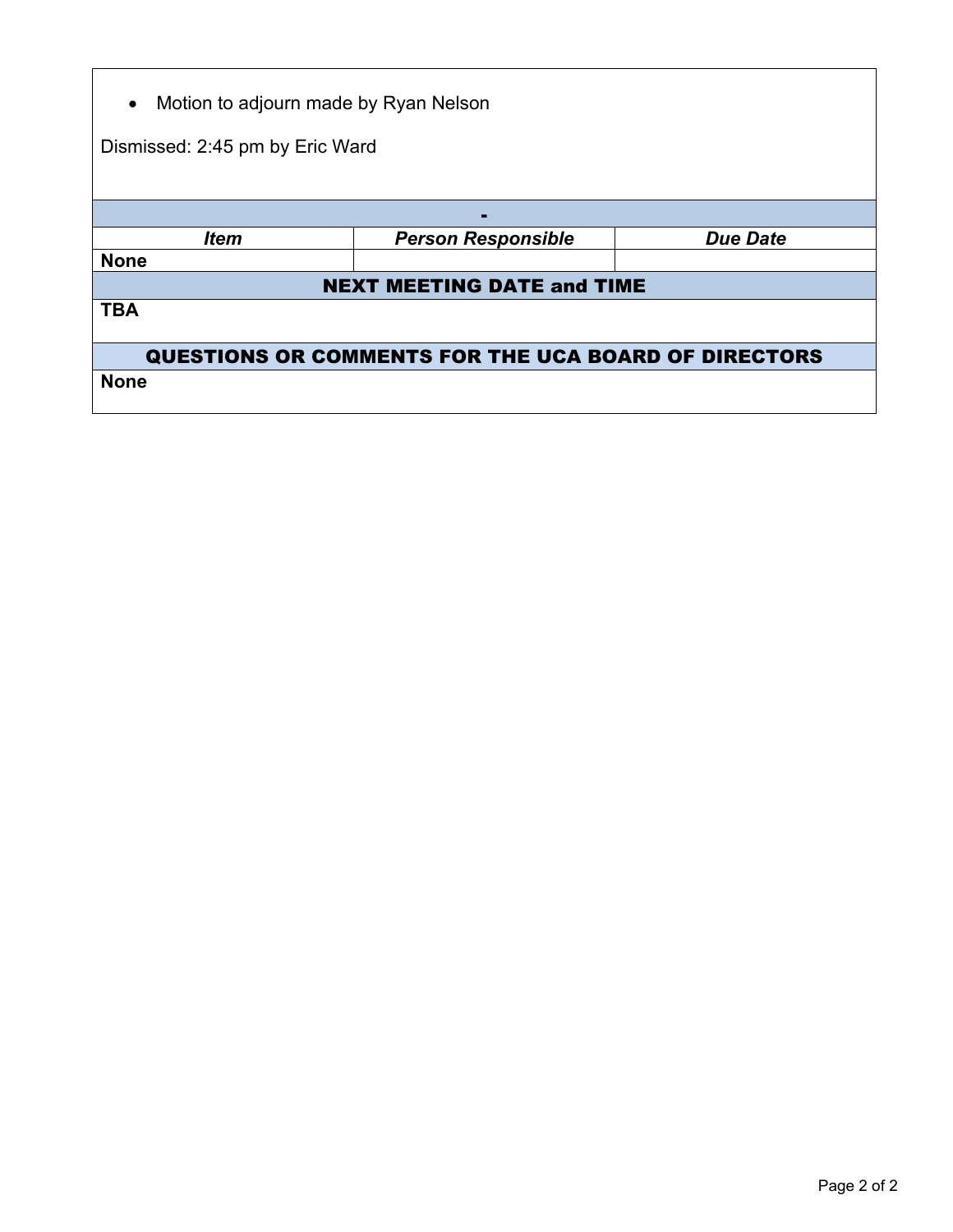# **Uwharrie Charter Academy**

Bond Sale Overview



April 21, 2022

Paul Jasin | Managing Director Office 214.373.3911 | Cell 214.288.7898 paul@spfmuni.com

Steven Adams | Managing Director Office 214.373.3911 | Cell 214.608.2293 steven@spfmuni.com

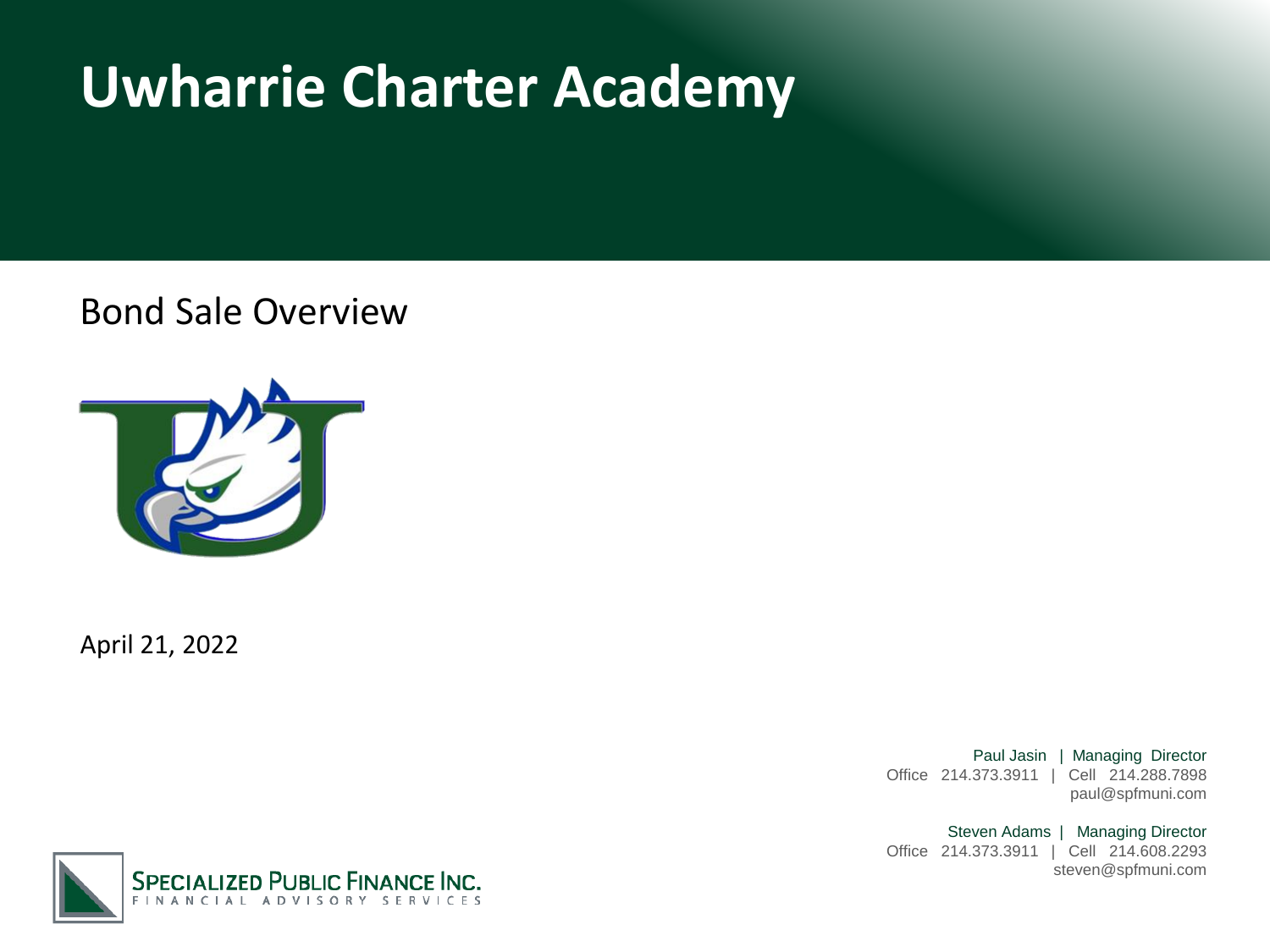

- ➢ On Wednesday, April 13, 2022 the underwriter (D.A. Davidson & Co.) priced \$45,995,000 Public Finance Authority (Uwharrie Charter Academy Project) Education Revenue Bonds, Series 2022A&B.
- ➢ The School's true interest cost is *5.058%* on the Series 2022A&B Bonds.
- ➢ The 2022 Bonds hold a 10-year par call feature (callable 6/15/2032).
- $\triangleright$  The Bonds have a final maturity on 6/15/2062.
- ➢ Moody's assigned an initial Ba2 rating with a stable outlook to the transaction.
- ➢ The bond transaction closed *April 21, 2022.*

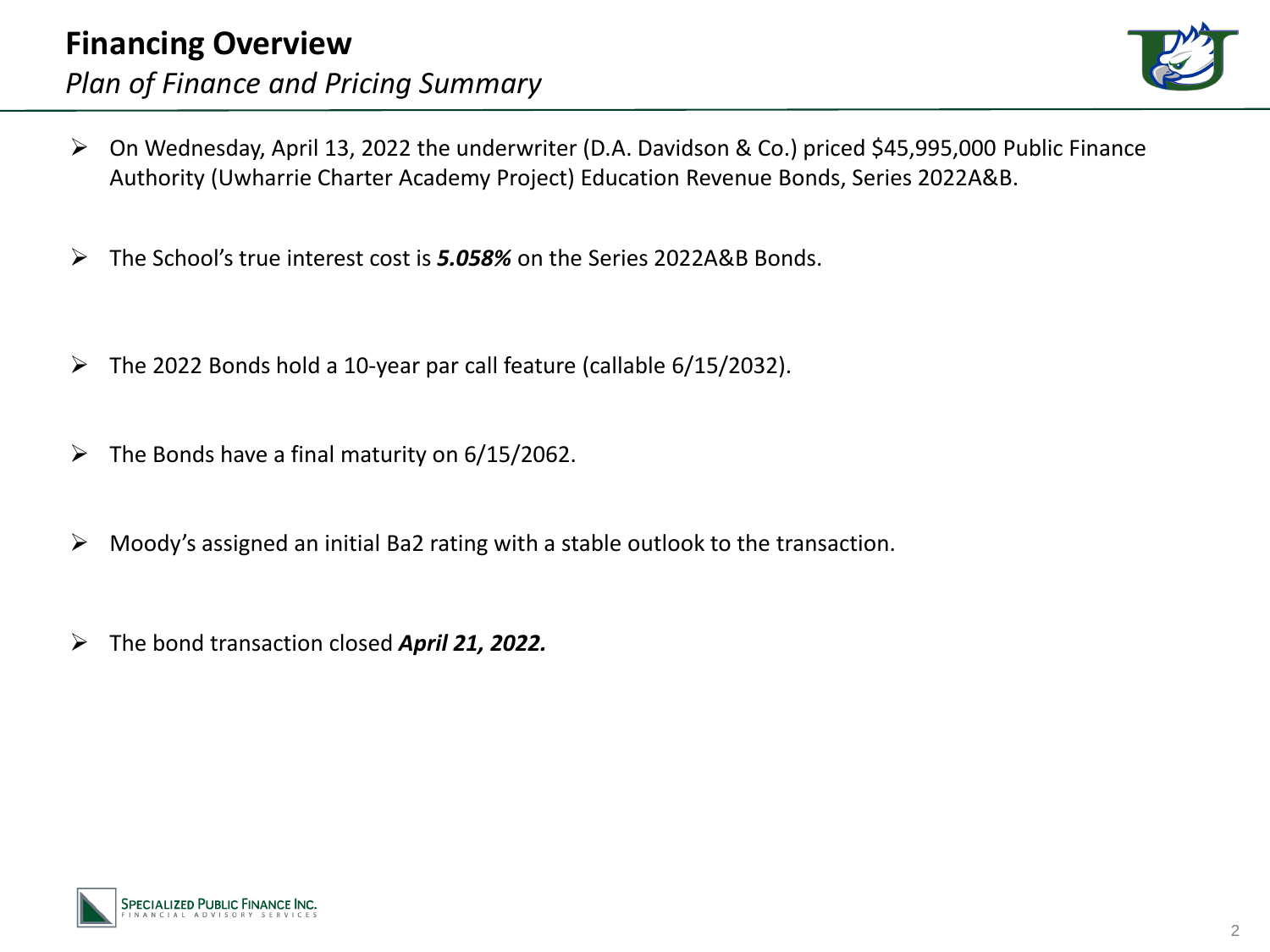

| <b>Total Issue Sources And Uses</b>         |                 |               |                 |  |  |  |  |
|---------------------------------------------|-----------------|---------------|-----------------|--|--|--|--|
| Dated 04/21/2022   Delivered 04/21/2022     |                 |               |                 |  |  |  |  |
|                                             |                 | <b>Series</b> |                 |  |  |  |  |
|                                             | Series 2022A    | 2022B         | <b>Issue</b>    |  |  |  |  |
|                                             | (Tax-Exempt)    | (Taxable)     | <b>Summary</b>  |  |  |  |  |
| <b>Sources Of Funds</b>                     |                 |               |                 |  |  |  |  |
| Par Amount of Bonds                         | \$45,630,000.00 | \$365,000.00  | \$45,995,000.00 |  |  |  |  |
| Reoffering Premium                          | 175.311.40      |               | 175,311.40      |  |  |  |  |
| Original Issue Discount (OID)               | (266, 277.20)   |               | (266, 277.20)   |  |  |  |  |
| <b>Total Sources</b>                        | \$45,539,034.20 | \$365,000.00  | \$45,904,034.20 |  |  |  |  |
| <b>Uses Of Funds</b>                        |                 |               |                 |  |  |  |  |
| Total Underwriter's Discount (0.800%)       | 365,040.00      | 2,920.00      | 367,960.00      |  |  |  |  |
| Costs of Issuance                           | 543,000.00      | 262,000.00    | 805,000.00      |  |  |  |  |
| Deposit to Debt Service Reserve Fund (DSRF) | 3,574,903.90    | 28,596.10     | 3,603,500.00    |  |  |  |  |
| Deposit to Capitalized Interest (CIF) Fund  | 1,492,815.35    |               | 1,492,815.35    |  |  |  |  |
| Project Fund: Loan Payoff                   | 8,063,183.43    |               | 8,063,183.43    |  |  |  |  |
| Project Fund: New Money                     | 31,500,000.00   |               | 31,500,000.00   |  |  |  |  |
| Project Fund: Real Estate Costs             |                 | 70,000.00     | 70,000.00       |  |  |  |  |
| Rounding Amount                             | 91.52           | 1,483.90      | 1,575.42        |  |  |  |  |
| <b>Total Uses</b>                           | \$45,539,034.20 | \$365,000.00  | \$45,904,034.20 |  |  |  |  |

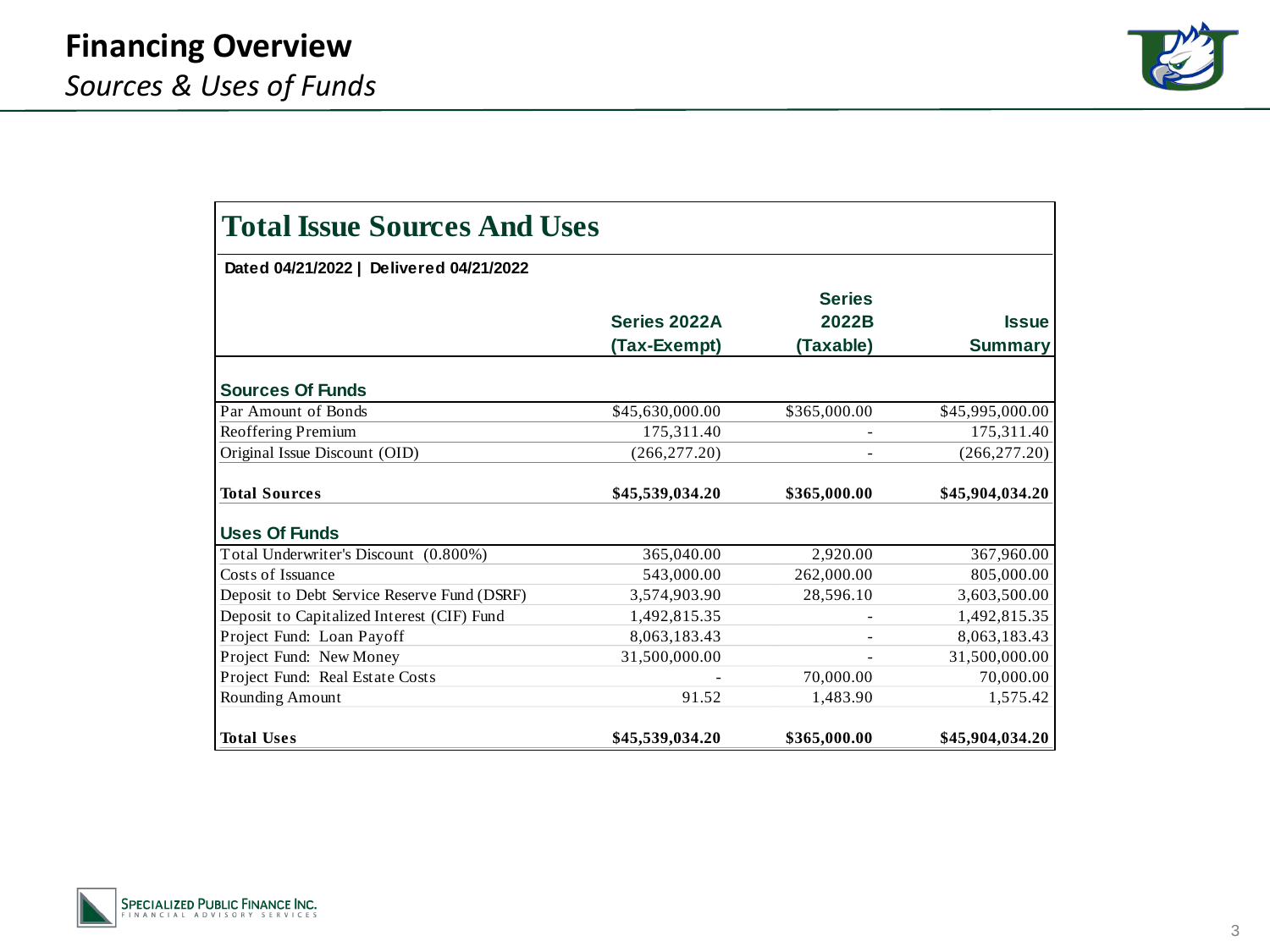# **Financing Overview**



# *Annual Debt Service Requirements – TIC: 5.058%*

| <b>Date</b> | <b>Principal</b> | Coupon         | <b>Interest</b> | <b>Total P+I</b> | <b>CIF</b>     | <b>Net New D/S</b> |
|-------------|------------------|----------------|-----------------|------------------|----------------|--------------------|
| 06/15/2022  |                  |                |                 |                  |                |                    |
| 06/15/2023  |                  |                | 2,635,972.50    | 2,635,972.50     | (1,333,642.35) | 1,302,330.15       |
| 06/15/2024  |                  |                | 2,292,150.00    | 2,292,150.00     | (159, 173.00)  | 2,132,977.00       |
| 06/15/2025  | 60,000.00        | 5.000%         | 2,292,150.00    | 2,352,150.00     |                | 2,352,150.00       |
| 06/15/2026  | 220,000.00       | 5.000%         | 2,289,150.00    | 2,509,150.00     |                | 2,509,150.00       |
| 06/15/2027  | 235,000.00       | 4.681%         | 2,278,150.00    | 2,513,150.00     |                | 2,513,150.00       |
| 06/15/2028  | 250,000.00       | 4.500%         | 2,267,150.00    | 2,517,150.00     |                | 2,517,150.00       |
| 06/15/2029  | 265,000.00       | 4.500%         | 2,255,900.00    | 2,520,900.00     |                | 2,520,900.00       |
| 06/15/2030  | 270,000.00       | 4.500%         | 2,243,975.00    | 2,513,975.00     |                | 2,513,975.00       |
| 06/15/2031  | 285,000.00       | 4.500%         | 2,231,825.00    | 2,516,825.00     | L              | 2,516,825.00       |
| 06/15/2032  | 300,000.00       | 4.500%         | 2,219,000.00    | 2,519,000.00     | $\overline{a}$ | 2,519,000.00       |
| 06/15/2033  | 310,000.00       | 5.000%         | 2,205,500.00    | 2,515,500.00     | Ĭ.             | 2,515,500.00       |
| 06/15/2034  | 330,000.00       | 5.000%         | 2,190,000.00    | 2,520,000.00     |                | 2,520,000.00       |
| 06/15/2035  | 345,000.00       | 5.000%         | 2,173,500.00    | 2,518,500.00     | L              | 2,518,500.00       |
| 06/15/2036  | 360,000.00       | 5.000%         | 2,156,250.00    | 2,516,250.00     | ÷,             | 2,516,250.00       |
| 06/15/2037  | 380,000.00       | 5.000%         | 2,138,250.00    | 2,518,250.00     | ÷,             | 2,518,250.00       |
| 06/15/2038  | 400,000.00       | 5.000%         | 2,119,250.00    | 2,519,250.00     |                | 2,519,250.00       |
| 06/15/2039  | 420,000.00       | 5.000%         | 2,099,250.00    | 2,519,250.00     |                | 2,519,250.00       |
| 06/15/2040  | 440,000.00       | 5.000%         | 2,078,250.00    | 2,518,250.00     | ä,             | 2,518,250.00       |
| 06/15/2041  | 460,000.00       | 5.000%         | 2,056,250.00    | 2,516,250.00     |                | 2,516,250.00       |
| 06/15/2042  | 485,000.00       | 5.000%         | 2,033,250.00    | 2,518,250.00     | L              | 2,518,250.00       |
| 06/15/2043  | 505,000.00       | 5.000%         | 2,009,000.00    | 2,514,000.00     |                | 2,514,000.00       |
| 06/15/2044  | 535,000.00       | 5.000%         | 1,983,750.00    | 2,518,750.00     |                | 2,518,750.00       |
| 06/15/2045  | 560,000.00       | 5.000%         | 1,957,000.00    | 2,517,000.00     | ÷,             | 2,517,000.00       |
| 06/15/2046  | 590,000.00       | 5.000%         | 1,929,000.00    | 2,519,000.00     | ÷,             | 2,519,000.00       |
| 06/15/2047  | 620,000.00       | 5.000%         | 1,899,500.00    | 2,519,500.00     | $\overline{a}$ | 2,519,500.00       |
| 06/15/2048  | 1,730,000.00     | 5.000%         | 1,868,500.00    | 3,598,500.00     |                | 3,598,500.00       |
| 06/15/2049  | 1,820,000.00     | 5.000%         | 1,782,000.00    | 3,602,000.00     |                | 3,602,000.00       |
| 06/15/2050  | 1,910,000.00     | 5.000%         | 1,691,000.00    | 3,601,000.00     |                | 3,601,000.00       |
| 06/15/2051  | 2,005,000.00     | 5.000%         | 1,595,500.00    | 3,600,500.00     | ä,             | 3,600,500.00       |
| 06/15/2052  | 2,105,000.00     | 5.000%         | 1,495,250.00    | 3,600,250.00     | L              | 3,600,250.00       |
| 06/15/2053  | 2,210,000.00     | 5.000%         | 1,390,000.00    | 3,600,000.00     |                | 3,600,000.00       |
| 06/15/2054  | 2,320,000.00     | 5.000%         | 1,279,500.00    | 3,599,500.00     |                | 3,599,500.00       |
| 06/15/2055  | 2,435,000.00     | 5.000%         | 1,163,500.00    | 3,598,500.00     |                | 3,598,500.00       |
| 06/15/2056  | 2,560,000.00     | 5.000%         | 1,041,750.00    | 3,601,750.00     | ÷,             | 3,601,750.00       |
| 06/15/2057  | 2,685,000.00     | 5.000%         | 913,750.00      | 3,598,750.00     | $\overline{a}$ | 3,598,750.00       |
| 06/15/2058  | 2,820,000.00     | 5.000%         | 779,500.00      | 3,599,500.00     |                | 3,599,500.00       |
| 06/15/2059  | 2,965,000.00     | 5.000%         | 638,500.00      | 3,603,500.00     |                | 3,603,500.00       |
| 06/15/2060  | 3,110,000.00     | 5.000%         | 490,250.00      | 3,600,250.00     |                | 3,600,250.00       |
| 06/15/2061  | 3,265,000.00     | 5.000%         | 334,750.00      | 3,599,750.00     |                | 3,599,750.00       |
| 06/15/2062  | 3,430,000.00     | 5.000%         | 171,500.00      | 3,601,500.00     |                | 3,601,500.00       |
| Total       | \$45,995,000.00  | $\blacksquare$ | \$70,668,672.50 | \$116,663,672.50 | (1,492,815.35) | \$115,170,857.15   |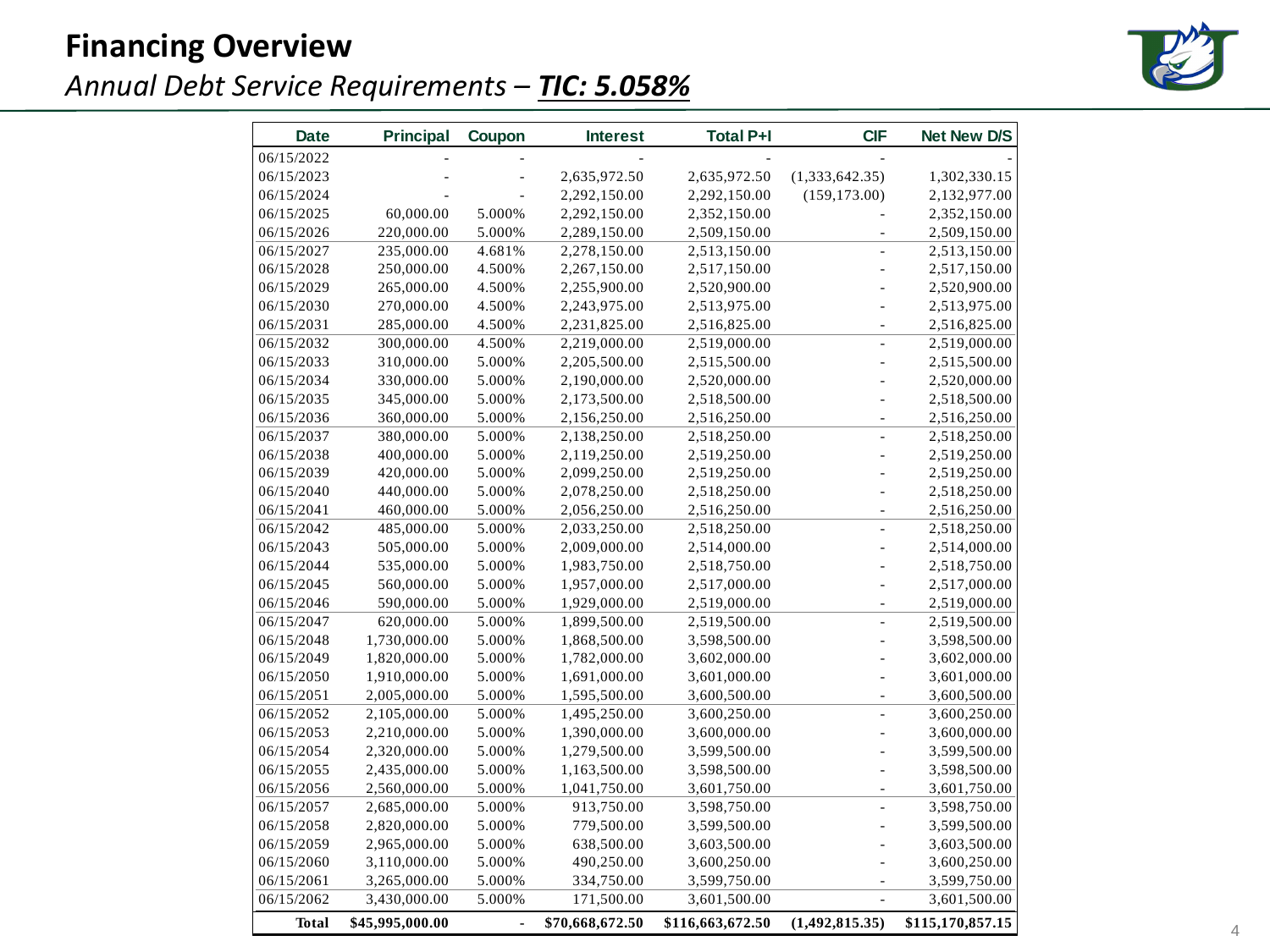# **Financing Overview**

*Annualized Monthly Requirements*



- Uwharrie Charter Academy will make monthly contributions towards its debt service payments.
- The initial monthly debt service contribution will begin July 1, 2022.
- The maximum monthly payment is \$300,292.
- The maximum annual payment is \$3,603,500.

| <b>Monthly Payments from School to Trustee</b> |                              |                |                |                  |                      |  |  |  |
|------------------------------------------------|------------------------------|----------------|----------------|------------------|----------------------|--|--|--|
| <b>Debt</b>                                    | <b>Monthly</b>               | <b>Monthly</b> | Capitalized    | <b>Total Net</b> | <b>Fiscal Year</b>   |  |  |  |
| Payment                                        | Principal<br>Interest        |                | Interest       | Monthly          | Total                |  |  |  |
| Date                                           | Payment                      | <b>Payment</b> | <b>Payment</b> | <b>P&amp;I</b>   | <b>Debt Payments</b> |  |  |  |
| 7/1/2022                                       | $\qquad \qquad \blacksquare$ | 248,316.25     | (125, 632.98)  | 122,683.28       |                      |  |  |  |
| 8/1/2022                                       |                              | 248,316.25     | (125, 632.98)  | 122,683.28       |                      |  |  |  |
| 9/1/2022                                       |                              | 248,316.25     | (125, 632.98)  | 122,683.28       |                      |  |  |  |
| 10/1/2022                                      |                              | 248,316.25     | (125, 632.98)  | 122,683.28       |                      |  |  |  |
| 11/1/2022                                      |                              | 248,316.25     | (125, 632.98)  | 122,683.28       |                      |  |  |  |
| 12/1/2022                                      |                              | 248,316.25     | (125, 632.98)  | 122,683.28       |                      |  |  |  |
| 1/1/2023                                       |                              | 191,012.50     | (96, 640.75)   | 94,371.75        |                      |  |  |  |
| 2/1/2023                                       |                              | 191,012.50     | (96, 640.75)   | 94,371.75        |                      |  |  |  |
| 3/1/2023                                       |                              | 191,012.50     | (96, 640.75)   | 94,371.75        |                      |  |  |  |
| 4/1/2023                                       |                              | 191,012.50     | (96, 640.75)   | 94,371.75        |                      |  |  |  |
| 5/1/2023                                       |                              | 191,012.50     | (96, 640.75)   | 94,371.75        |                      |  |  |  |
| 6/1/2023                                       |                              | 191,012.50     | (96, 640.75)   | 94,371.75        | 1,302,330.15         |  |  |  |
| 7/1/2023                                       |                              | 191,012.50     | (26, 528.83)   | 164,483.67       |                      |  |  |  |
| 8/1/2023                                       |                              | 191,012.50     | (26, 528.83)   | 164,483.67       |                      |  |  |  |
| 9/1/2023                                       |                              | 191,012.50     | (26, 528.83)   | 164,483.67       |                      |  |  |  |
| 10/1/2023                                      |                              | 191,012.50     | (26, 528.83)   | 164,483.67       |                      |  |  |  |
| 11/1/2023                                      |                              | 191,012.50     | (26, 528.83)   | 164,483.67       |                      |  |  |  |
| 12/1/2023                                      |                              | 191,012.50     | (26, 528.83)   | 164,483.67       |                      |  |  |  |
| 1/1/2024                                       |                              | 191,012.50     |                | 191,012.50       |                      |  |  |  |
| 2/1/2024                                       |                              | 191,012.50     |                | 191,012.50       |                      |  |  |  |
| 3/1/2024                                       |                              | 191,012.50     |                | 191,012.50       |                      |  |  |  |
| 4/1/2024                                       |                              | 191,012.50     |                | 191,012.50       |                      |  |  |  |
| 5/1/2024                                       |                              | 191,012.50     |                | 191,012.50       |                      |  |  |  |
| 6/1/2024                                       |                              | 191,012.50     |                | 191,012.50       | 2,132,977.00         |  |  |  |
| 7/1/2024                                       | 5,000.00                     | 191,012.50     |                | 196,012.50       |                      |  |  |  |
| 8/1/2024                                       | 5,000.00                     | 191,012.50     |                | 196,012.50       |                      |  |  |  |
| 9/1/2024                                       | 5,000.00                     | 191,012.50     |                | 196,012.50       |                      |  |  |  |
| 10/1/2024                                      | 5,000.00                     | 191,012.50     |                | 196,012.50       |                      |  |  |  |
| 11/1/2024                                      | 5,000.00                     | 191,012.50     |                | 196,012.50       |                      |  |  |  |
| 12/1/2024                                      | 5,000.00                     | 191,012.50     |                | 196,012.50       |                      |  |  |  |
| 1/1/2025                                       | 5,000.00                     | 191,012.50     |                | 196,012.50       |                      |  |  |  |
| 2/1/2025                                       | 5,000.00                     | 191,012.50     |                | 196,012.50       |                      |  |  |  |
| 3/1/2025                                       | 5,000.00                     | 191,012.50     |                | 196,012.50       |                      |  |  |  |
| 4/1/2025                                       | 5,000.00                     | 191,012.50     |                | 196,012.50       |                      |  |  |  |
| 5/1/2025                                       | 5,000.00                     | 191,012.50     |                | 196,012.50       |                      |  |  |  |
| 6/1/2025                                       | 5,000.00                     | 191,012.50     |                | 196,012.50       | 2,352,150.00         |  |  |  |

#### **Notes:**

Debt Payments are based on monthly payments made to the trustee.

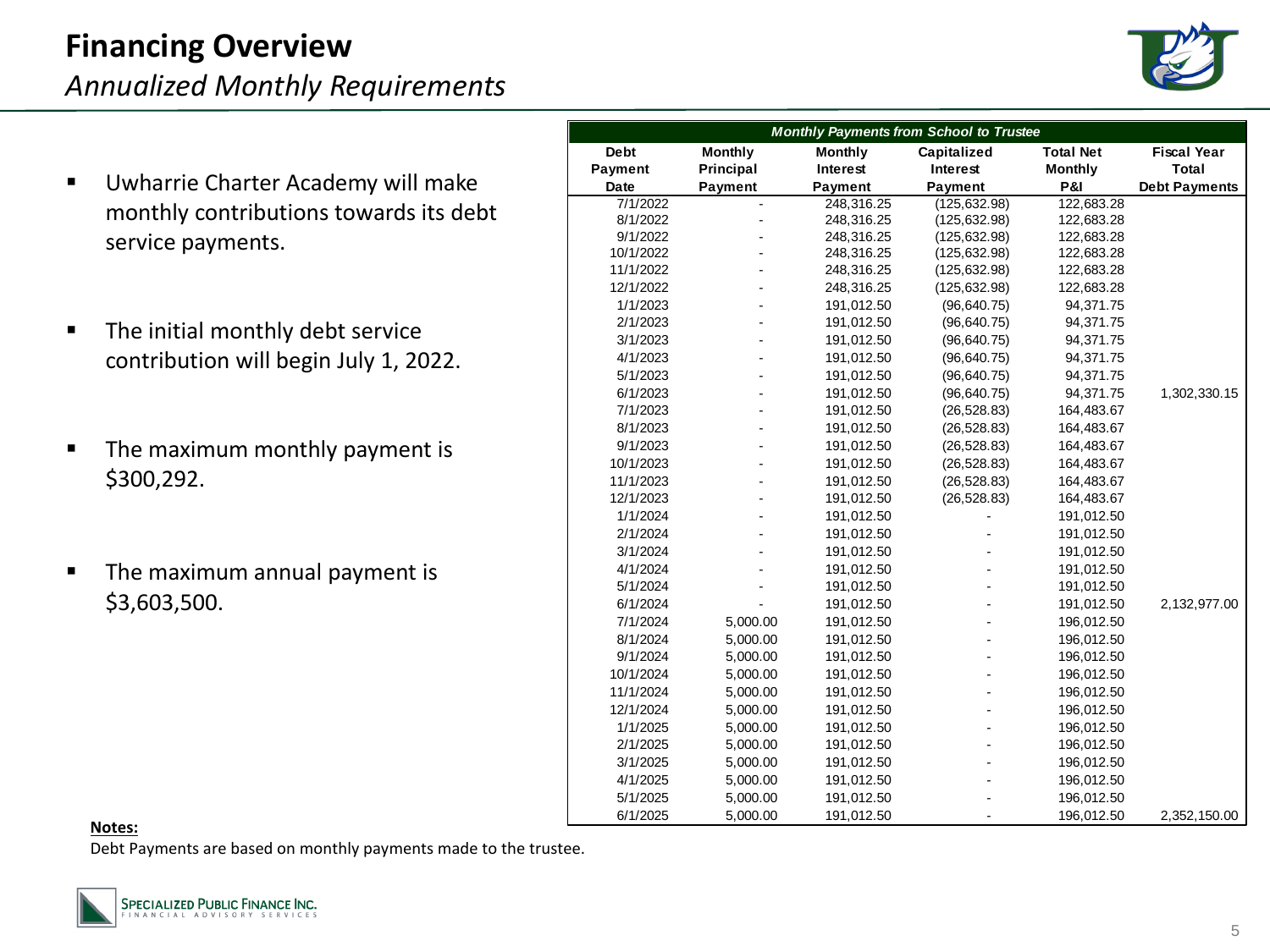# **Financing Overview** *Forecast*



| <b>Uwharrie Charter Academy</b>               |                     |    |               |  |               |  |              |                 |
|-----------------------------------------------|---------------------|----|---------------|--|---------------|--|--------------|-----------------|
| <b>Financial Forecast</b>                     |                     |    |               |  |               |  |              |                 |
|                                               | Projected           |    | Projected     |  | Projected     |  | Projected    | Projected       |
| Year Ending June 30                           | 2021-2022           |    | 2022-2023     |  | 2023-2024     |  | 2024-2025    | 2025-2026       |
| Total Enrollment <sup>(1)</sup>               | 1,798               |    | 1,905         |  | 2,150         |  | 2,390        | 2,390           |
| Projected State and Local Revenue Per Student | \$<br>$8,656$ \$    |    | 8,789 \$      |  | 8,901 \$      |  | $9,015$ \$   | 9,159           |
|                                               |                     |    |               |  |               |  |              |                 |
| Revenues <sup>(1)</sup>                       |                     |    |               |  |               |  |              |                 |
| State                                         | \$<br>12,370,568 \$ |    | 13,112,500 \$ |  | 15,098,000 \$ |  | 17,143,000   | \$17,485,000    |
| Federal                                       | 521,100             |    | 450,000       |  | 465,000       |  | 465,000      | 465,000         |
| Local                                         | 3,192,500           |    | 3,629,630     |  | 4,039,400     |  | 4,403,940    | 4,403,940       |
| Esser II & III                                | 543,500             |    | 489,800       |  | 187,100       |  |              |                 |
| <b>Total Revenues</b>                         | \$<br>16,627,668    | Ŝ. | 17,681,930 \$ |  | 19,789,500 \$ |  | 22,011,940   | \$22,353,940    |
| Expenses <sup>(1)</sup>                       |                     |    |               |  |               |  |              |                 |
| Salaries & Wages                              | \$<br>7,900,242 \$  |    | 8,149,332 \$  |  | 9,177,042 \$  |  | 9,723,565 \$ | 9,901,393       |
| Payroll Expenditures Benefits                 | 3,544,511           |    | 3,617,644     |  | 3,919,380     |  | 4,079,839    | 4,132,049       |
| <b>Instructional Services</b>                 | 904,100             |    | 1,203,100     |  | 1,303,100     |  | 1,328,100    | 1,328,100       |
| System-Wide Support                           | 74,000              |    | 79,000        |  | 79,000        |  | 79,000       | 79,000          |
| Lease Obligations <sup>(2)</sup>              | 92,300              |    | 80,000        |  | 46,300        |  | 218,500      | 218,500         |
| <b>Financial Services</b>                     | 28,500              |    | 28,500        |  | 34,000        |  | 34,000       | 34,000          |
| Insurance                                     | 90,000              |    | 90,000        |  | 101,000       |  | 101,000      | 101,000         |
| <b>Professional Services</b>                  | 16,180              |    | 14,500        |  | 15,500        |  | 15,500       | 15,500          |
| Athletics                                     | 55,500              |    | 55,500        |  | 65,500        |  | 60,500       | 60,500          |
| <b>Facilities</b>                             | 265,000             |    | 69,000        |  | 103,000       |  | 103,000      | 103,000         |
| <b>Utilities</b>                              | 279,500             |    | 279,500       |  | 414,000       |  | 414,000      | 414,000         |
| <b>Enterprise Services</b>                    | 149,000             |    | 149,075       |  | 199,904       |  | 189,986      | 190,073         |
| Transportation                                | 110,500             |    | 56,500        |  | 114,000       |  | 64,000       | 64,000          |
| Total Expenses <sup>(3)</sup>                 | \$<br>13,509,333 \$ |    | 13,871,651 \$ |  | 15,571,726 \$ |  | 16,410,990   | \$16,641,115    |
|                                               |                     |    |               |  |               |  |              |                 |
| <b>Net Available for Debt Service</b>         | \$<br>3,118,335 \$  |    | 3,810,279 \$  |  | 4,217,774 \$  |  | 5,600,950    | \$<br>5,712,825 |
| Lease Payment/Elementary School               | 221,688             |    | 231,120       |  |               |  |              |                 |
| USDA Loan                                     | 344,341             |    |               |  |               |  |              |                 |
| Series 2017 Principal                         | 285,000             |    | 300,000       |  | 315,000       |  | 330,000      | 345,000         |
| Series 2017 Interest                          | 796,594             |    | 783,769       |  | 770,269       |  | 756,094      | 741,244         |
| Series 2022A Principal                        |                     |    |               |  |               |  |              |                 |
| Series 2022A Interest                         |                     |    | 2,614,985     |  | 2,273,900     |  | 2,273,900    | 2,273,900       |

Series 2022A Interest 1992 and 2,614,985 2,273,900 2,273,900 2,273,900 2,273,900 2,273,900 2,273,900 2,273,900<br>Series 2022B Principal 1992 and 220,000 1220,000 220,000 220,000 220,000 220,000 220,000 220,000 220,000 200,0 Series 2022B Principal and the series 2022B Principal and the series 2022B Principal and the series 2022B Interest and the series 2002B Interest and the series 2002B Interest and the series 2002B Interest and the series 20

**Total Net Debt Service Payments** (4) **\$ 1,647,623 \$ 2,617,219 \$ 3,218,246 \$ 3,438,244 \$ 3,595,394 Debt Service Coverage (Annual Debt Service) 1.89 x 1.46 x 1.31 x 1.63 x 1.59 x Maximum Annual Debt Service**<sup>(5)</sup> **6 3,603,544** \$ 3,603,544 \$ 3,603,544 \$ 3,603,544 \$ 3,603,544 \$ 3,603,544 **Debt Service Coverage (MADS) 0.87 x 1.06 x 1.17 x 1.55 x 1.59 x**

**Beginning Cash (6)** \$ 4,576,754 \$ 6,047,466 \$ 7,240,526 \$ 8,240,054 \$ 10,402,760 **Operating Surplus of the System** 1,470,712 1,193,060 999,528 2,162,706 2,117,431 **Ending Unrestricted Cash** 6,047,466 7,240,526 8,240,054 10,402,760 12,520,191 **Days Cash on Hand 152 163 163 195 232**

Series 2022B Interest 18,250<br>
Capitalized Interest 18,250 18,250 18,250 18,250 18,250 18,250 18,250 159,173

Days Cash on Hand Calculation

Capitalized Interest **- Capitalized Interest** - (1,333,642) (159,173)

| Footnotes:                                                                                                          |
|---------------------------------------------------------------------------------------------------------------------|
| 1. Projections provided by the School.                                                                              |
| 2. Lease expense for FY 25 & FY 26<br>includes buying portables for additional<br>student capacity.                 |
| 3. Depreciation excluded from<br>expenses.                                                                          |
| 4. Debt service payments reflect the<br>monthly payments made to the trustee.                                       |
| 5. MADS is calculated using combined<br>semi-annual fiscal year payments on<br>the Series 2017 & Series 2022 Bonds. |
| 6. Beginning Cash as of 6/30/2021 per<br>the FY 2021 Audit.                                                         |
|                                                                                                                     |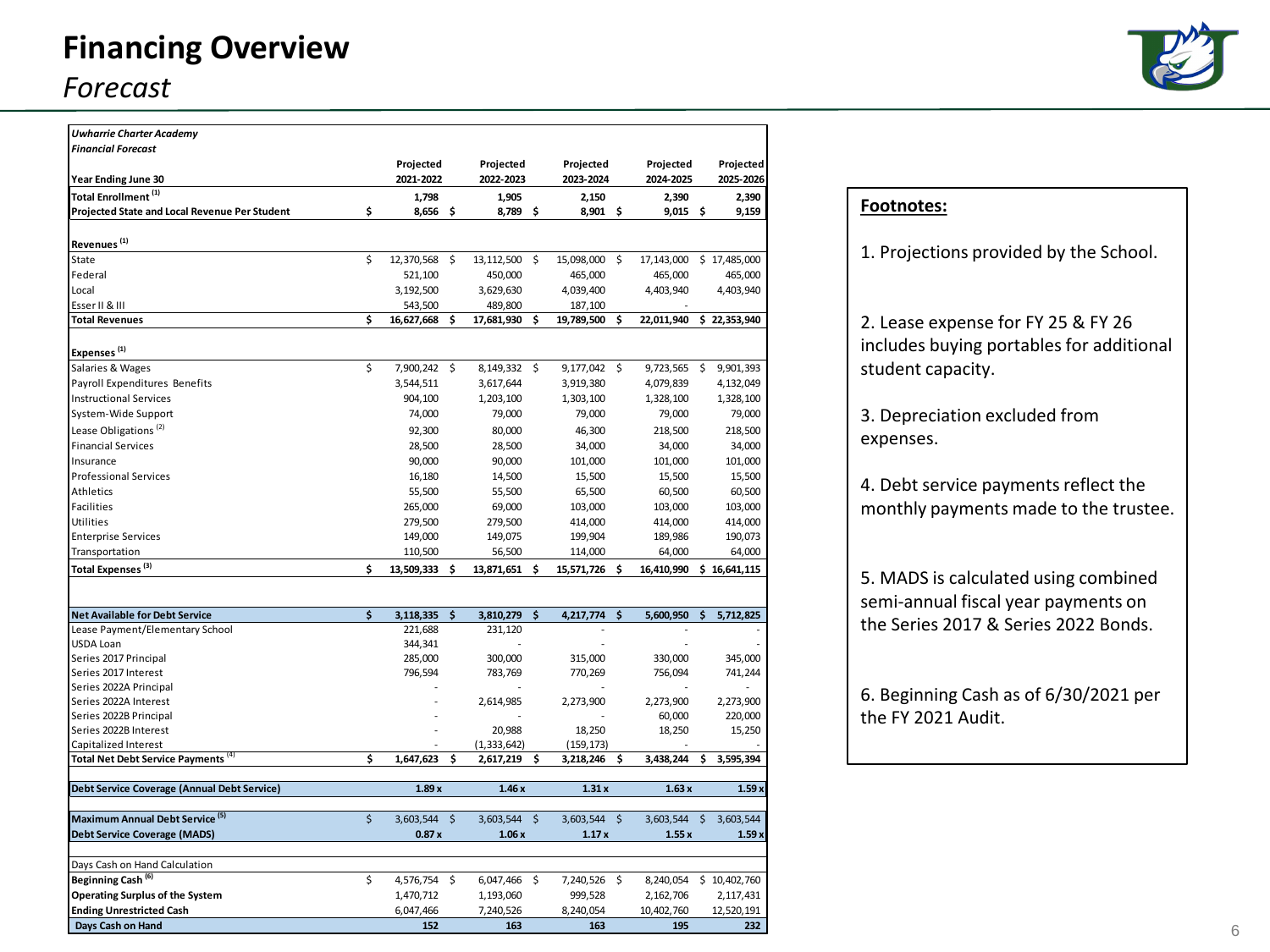# **Financing Overview**

*Covenants*

## **Security**

- **Pledged Revenues received from the Academy**
- **Fee Simple Mortgage** on real estate associated with the Academy.
- **Fully funded Debt Service Reserve Fund** equal to one year's Maximum Annual Debt Service.

## **Financial Covenants**

▪ **Debt Service Coverage**

Under the Loan Agreement, the Borrower is required to deliver annually, upon completion of the Borrower's annual audit, to the Trustee a certificate stating the Debt Service Coverage Ratio for the Fiscal Year then ended and evidencing the calculation thereof on and as of June 30 of such year. The Debt Service Coverage Ratio as of the testing date is required to be **at or above 1.10 to 1.00** for each Fiscal Year.

## ▪ **Days Cash on Hand**

Under the Loan Agreement, the Borrower covenanted and agreed that, commencing with the Fiscal Year ended June 30, 2020 and for each Fiscal Year thereafter, it will maintain as of the relevant testing date **at least forty (40) Days** Cash on Hand.



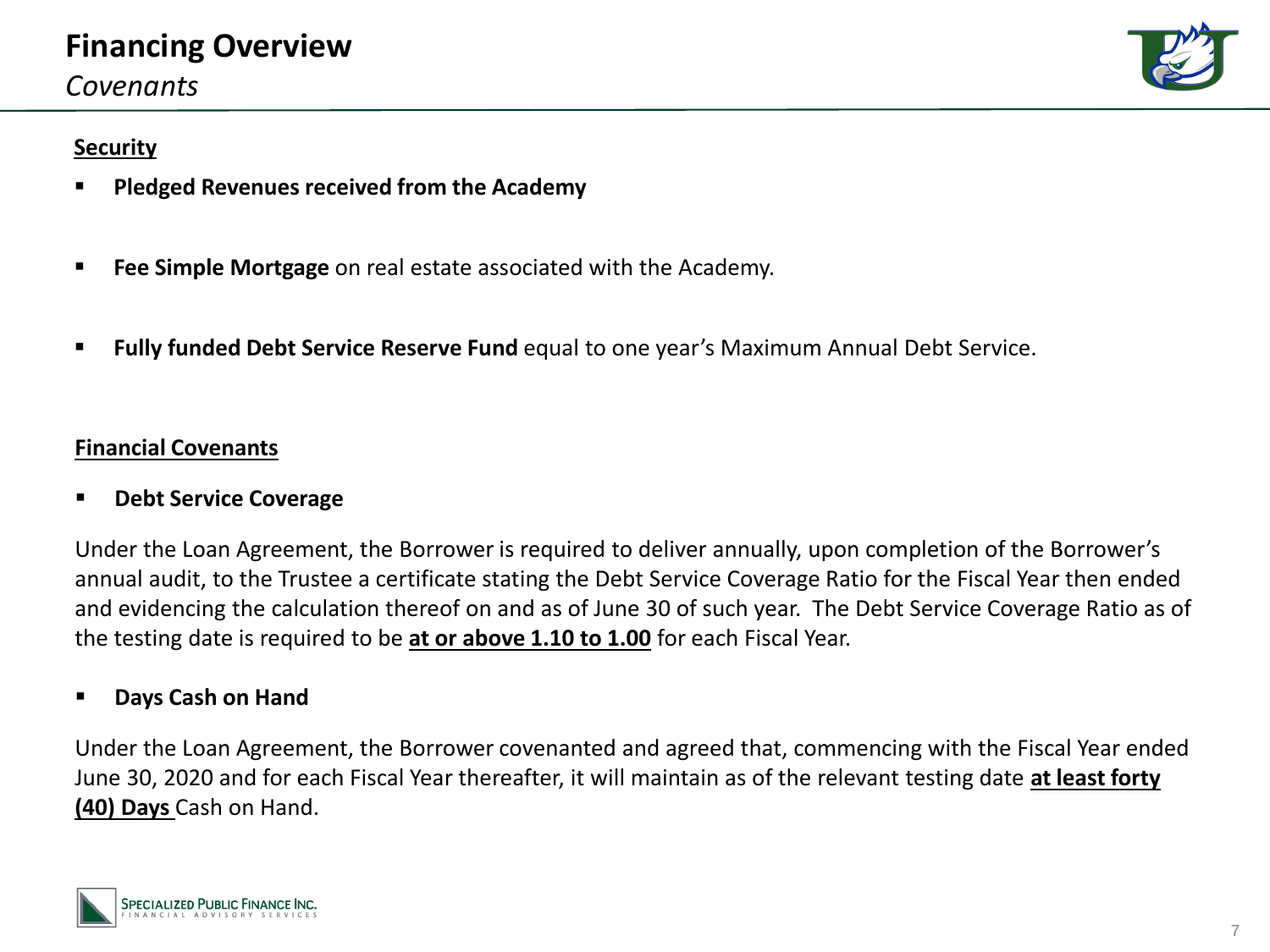

The Academy is subject to certain bond covenants which include:

*Additional Bonds Test* – One of the following requirements (A or B) must be met:

**A) (i) Historical Coverage on Outstanding Debt.** Delivery to the Trustee of a certificate of an Authorized Representative of the Borrower stating that, for the Borrower's most recently completed Fiscal Year immediately preceding the issuance of the Long-Term Indebtedness, the Borrower achieved a Debt Service Coverage Ratio equal to at least 1.20 to 1.00; and

**(ii) Projected Coverage for Additional Debt**. Delivery to the Trustee of a report of an Independent Consultant selected by the Borrower stating that the Debt Service Coverage Ratio for each of the first two consecutive Fiscal Years following the incurrence of such Long-Term Indebtedness or, if such Long-Term Indebtedness is being issued to finance improvements, equipment or new facilities, the first two consecutive Fiscal Years after such improvements, equipment or new facilities are placed in service, is projected to be at least 1.20 to 1.00 (taking into account the proposed additional Long-Term Indebtedness and any Long-Term Indebtedness to be refinanced thereby and provided that, such projected Net Income Available for Debt Service shall be adjusted to provide for any Eliminated Expenses and for projected revenues and expenses anticipated as the result of any real or personal property acquired, constructed, or completed with the proceeds of any such Long-Term Indebtedness); or

**B) Alternate Coverage for Additional Debt.** In lieu of the requirements above, the Borrower may deliver to the Trustee a certificate of an Authorized Representative of the Borrower stating that, based on the audited results of the operations for the most recently completed Fiscal Year, the Net Income Available for Debt Service (taking into account Eliminated Expenses) equals at least 1.20 times Maximum Annual Debt Service for all parity Long

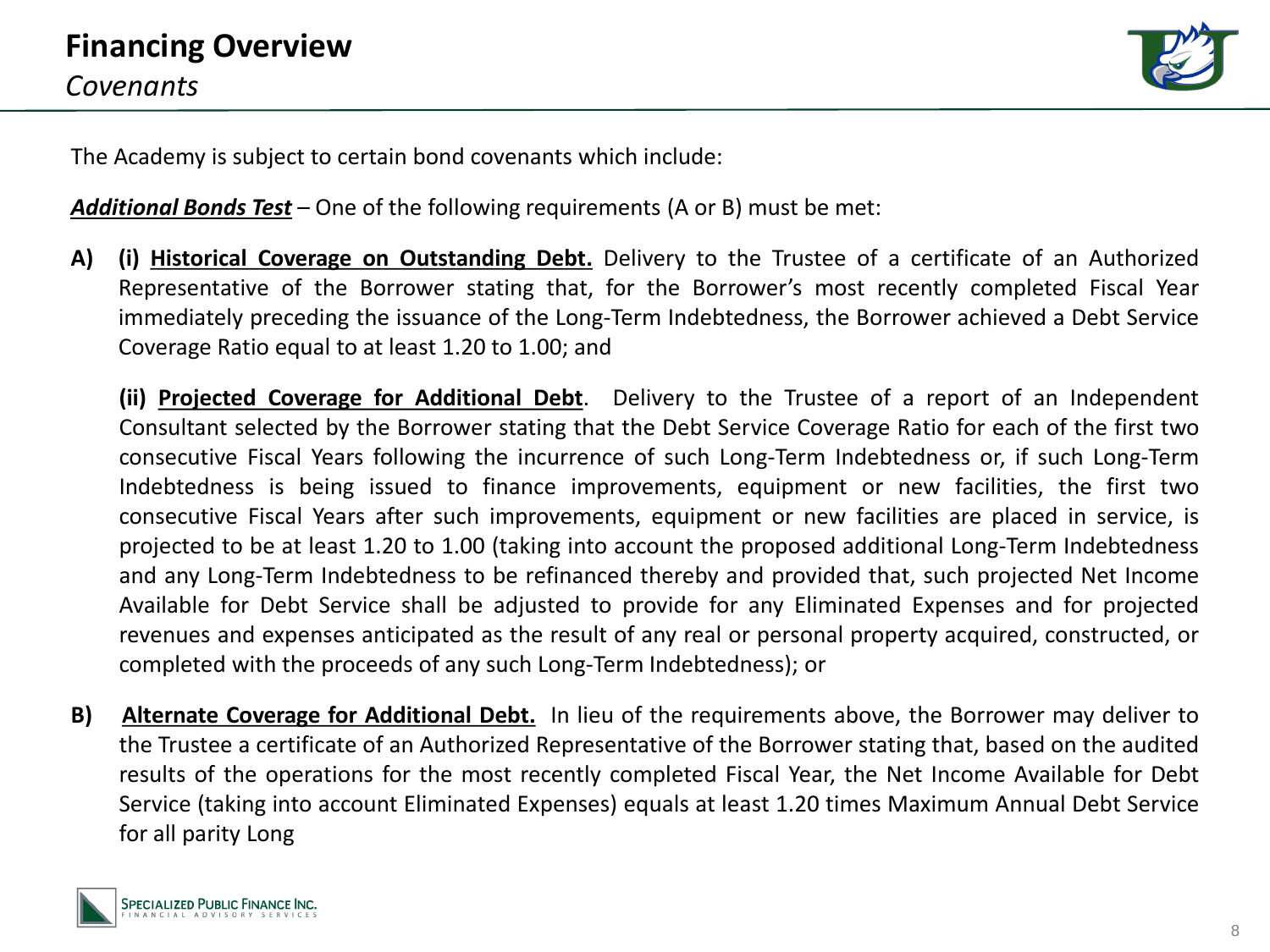## **Recent History of Interest Rates**

*Bond Buyer Revenue Bond Index since 2000*





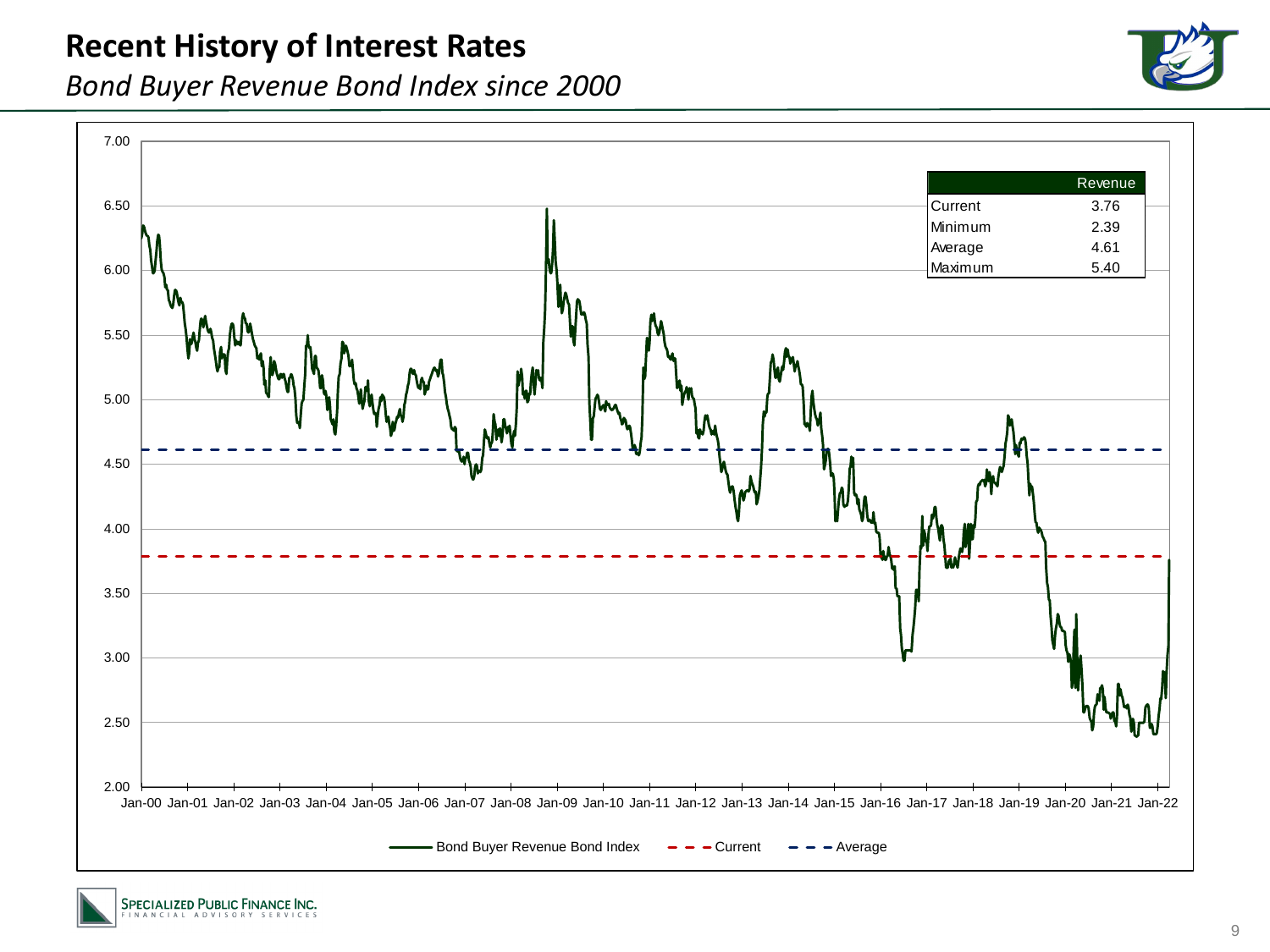## **Uwharrie Charter Academy 4% Local Supplement - 2nd Installment (2%) May 2022**

|                                       | 2nd Installment<br><b>Amount</b> | Remaining<br><b>Budgeted</b> | <b>Budget</b><br>Adjustment |  |  |
|---------------------------------------|----------------------------------|------------------------------|-----------------------------|--|--|
| <b>Gross Local Supplement Amount:</b> | 152,429.43                       | 149,071.00                   | (3,358.43)                  |  |  |
| Employer FICA:                        | 8,850.59                         | 7,983.73                     | (866.85)                    |  |  |
| <b>Employer Retirement:</b>           | 36,735.49                        | 33,137.50                    | (3,597.99)                  |  |  |
| Total:                                | 198,015.51                       | 190,192.23                   | (7,823.27)                  |  |  |
|                                       |                                  |                              |                             |  |  |

 $\mathbf{v}^{\prime}$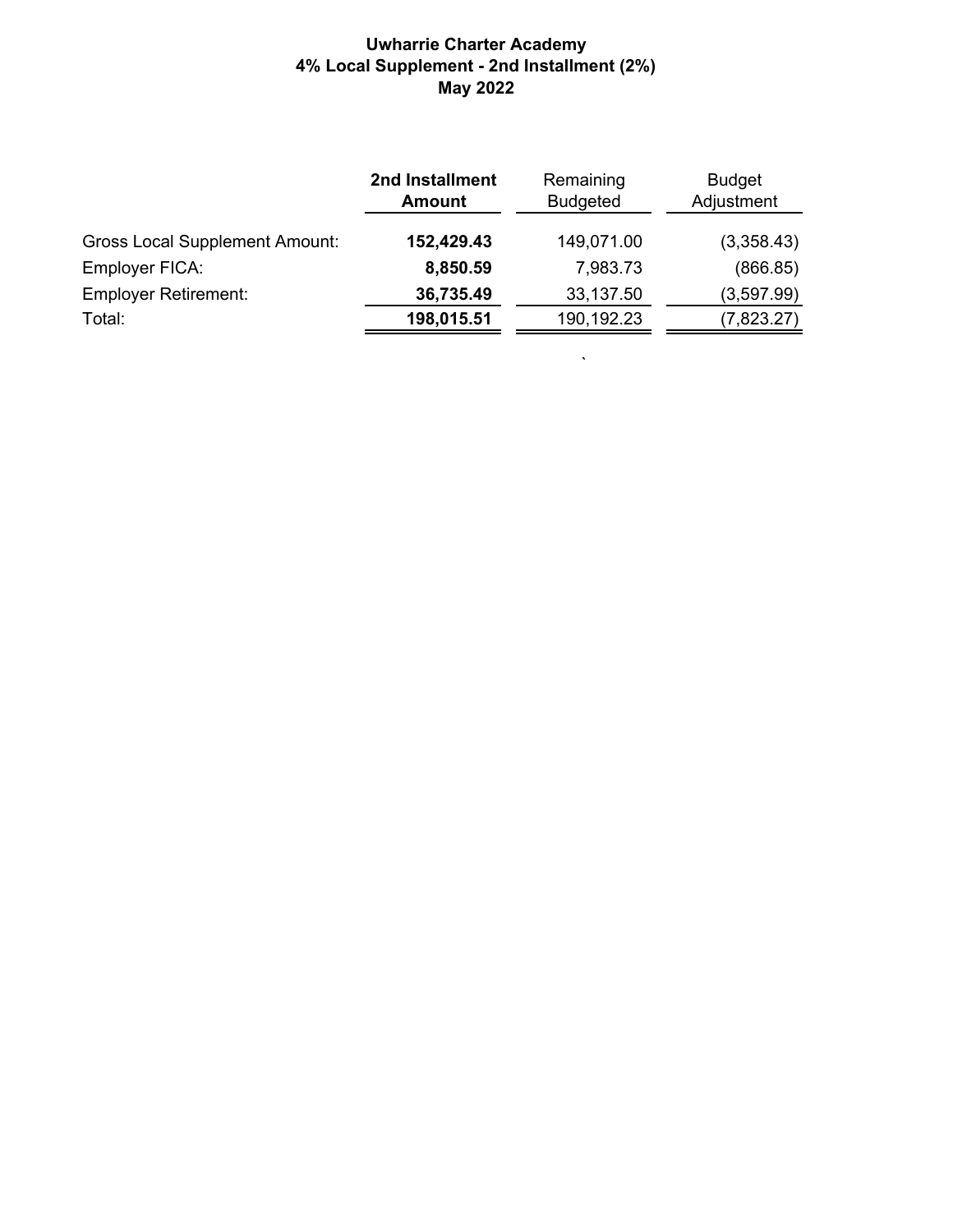

Assistant Superintendent Report

April 2022

- Met wet with NC Lead of Operations for Toyota Battery to discuss our Career Academy and possible partnership
- Clearing and grading have begun for the new HS and Career Academy
- Working with Shelco to finalize the layout of the new central office
- Opportunity to purchase 38 passenger 2003 church bus with only 23,000 miles (pictures in folder)
- Working on quotes for the new elementary school playground, to be located on the current HS soccer field. Plan to form a project team of ES staff and parents for design planning and equipment purchase
- Working on quotes for a new soccer field at our Ludlum Lane facility. Also exploring the possibility of renting a field from the new Zoo City Sportsplex for 2023-24 year.
- Other upgrades coming for the Ludlum Lane facility include an entrance gate and no trespassing signs, a security camera system, and a softball scoreboard